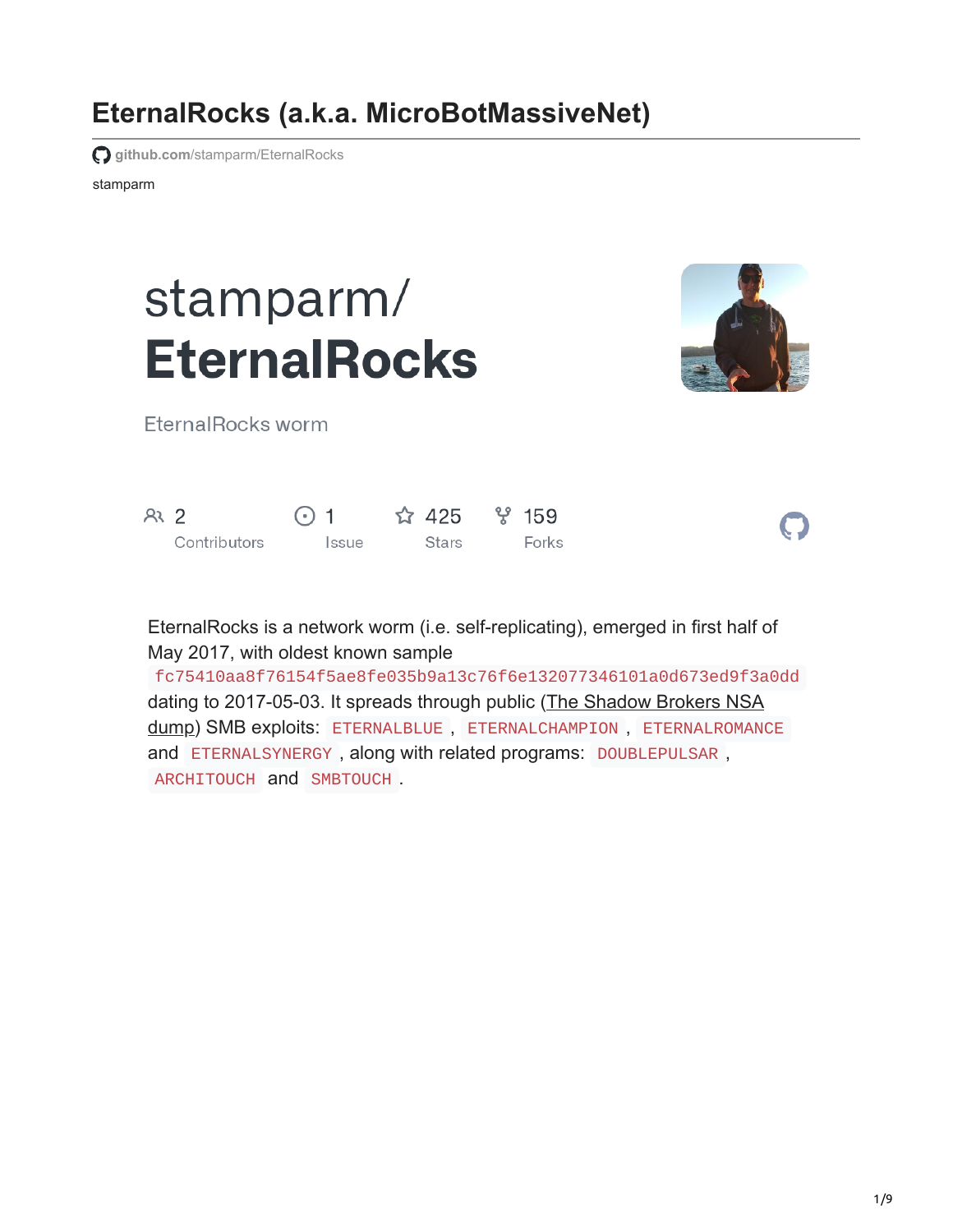| <b>L'</b> taskhost Properties                                                                                                 |                                                                                                                                                                                                                            |  |  |  |  |  |  |  |
|-------------------------------------------------------------------------------------------------------------------------------|----------------------------------------------------------------------------------------------------------------------------------------------------------------------------------------------------------------------------|--|--|--|--|--|--|--|
| Details<br>Compatibility Security<br>Previous Versions<br>General I                                                           |                                                                                                                                                                                                                            |  |  |  |  |  |  |  |
| Property                                                                                                                      | Value                                                                                                                                                                                                                      |  |  |  |  |  |  |  |
| Description<br><b>Type</b><br>File version<br>Product name<br>Product version 1.0.0.0<br>Copyright<br><b>Size</b><br>Language | File description EtemalRocks<br>Application<br>1.0.0.0<br><b>EtemalRocks</b><br>Copyright <sup>®</sup> Microsoft 2017<br>5.03 MB<br>Date modified 18.5.2017, 2:39<br>Language Neutral<br>Original filename EtemalRocks.exe |  |  |  |  |  |  |  |
| Remove Properties and Personal Information                                                                                    |                                                                                                                                                                                                                            |  |  |  |  |  |  |  |
| OK<br>Cancel<br>Apply                                                                                                         |                                                                                                                                                                                                                            |  |  |  |  |  |  |  |

First stage malware UpdateInstaller.exe (got through remote exploitation with second stage malware) downloads necessary .NET components (for later stages) [TaskScheduler](http://api.nuget.org/packages/taskscheduler.2.5.23.nupkg) and [SharpZLib](http://api.nuget.org/packages/sharpziplib.0.86.0.nupkg) from Internet, while dropping svchost.exe (e.g. [sample](https://raw.githubusercontent.com/stamparm/EternalRocks/master/samples/aedd0c47daa35f291e670e3feadaed11d9b8fe12c05982f16c909a57bf39ca35)) and taskhost.exe (e.g. sample). Component svchost.exe is used for downloading, unpacking and running [Tor](https://archive.torproject.org/tor-package-archive/torbrowser/4.0.1/tor-win32-tor-0.2.5.10.zip) from archive.torproject.org along with C&C ( ubgdgno5eswkhmpy.onion ) communication requesting further instructions (e.g. installation of new components).

Second stage malware taskhost.exe (Note: different than one from first stage) (e.g. [sample\)](https://raw.githubusercontent.com/stamparm/EternalRocks/master/samples/cf8533849ee5e82023ad7adbdbd6543cb6db596c53048b1a0c00b3643a72db30) is being downloaded after a predefined period (24h) from http://ubgdgno5eswkhmpy.onion/updates/download?id=PC and run. After initial run it drops the exploit pack [shadowbrokers.zip](https://raw.githubusercontent.com/stamparm/EternalRocks/master/samples/70ec0e2b6f9ff88b54618a5f7fbd55b383cf62f8e7c3795c25e2f613bfddf45d) and unpacks contained directories payloads/ , configs/ and bins/ . After that, starts a random scan of opened 445 (SMB) ports on Internet, while running contained exploits (inside directory bins/ ) and pushing the first stage malware through payloads (inside directory payloads/ ). Also, it expects running Tor process from first stage to get further instructions from C&C.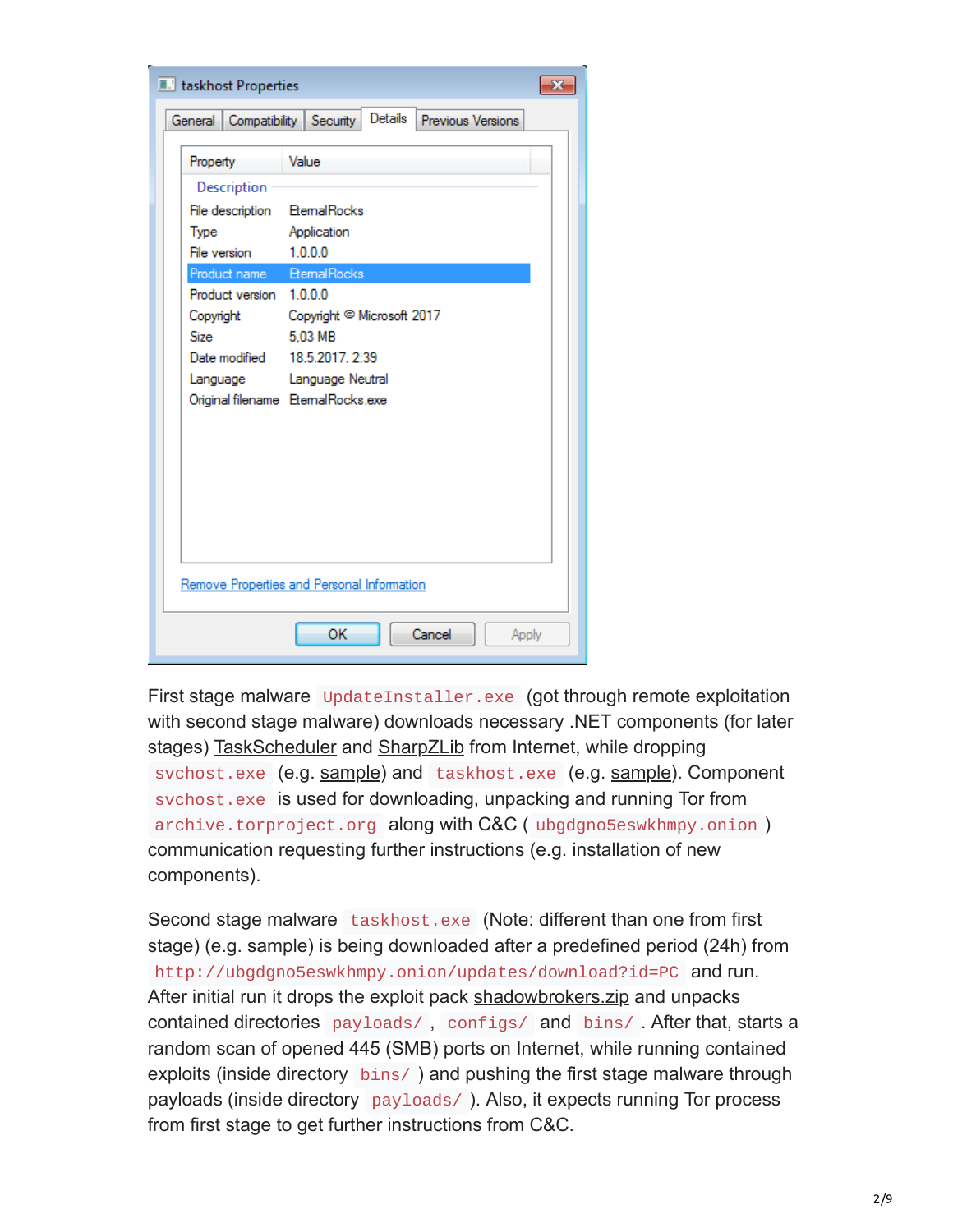# **Update (2017-05-25)**

Author (" tmc ") suddenly drops the whole campaign after a recent fuzz. C&C page currently holds this moment the following (new) message:

| CakePHP: the rapid development php framework: Users - Mozilla Firefox<br>$\overline{\mathbf{v}}$                               |                                     |  |  |  |  |  |  |  |  |  |
|--------------------------------------------------------------------------------------------------------------------------------|-------------------------------------|--|--|--|--|--|--|--|--|--|
| CakePHP: the rapid develop *                                                                                                   | $+$                                 |  |  |  |  |  |  |  |  |  |
| ☆ 自 ↓<br>① △   https://ubgdgno5eswkhmpy.onion.cab/users/login<br>$\circledast$<br>Q Search<br>$\equiv$<br>$\epsilon$<br>←<br>Ф |                                     |  |  |  |  |  |  |  |  |  |
| CakePHP: the rapid development php framework<br>€                                                                              |                                     |  |  |  |  |  |  |  |  |  |
|                                                                                                                                | Forum Inside! Registration is Open! |  |  |  |  |  |  |  |  |  |
| Why so scary, I only firewall SMB port for you.                                                                                |                                     |  |  |  |  |  |  |  |  |  |
| It's not ransomware                                                                                                            |                                     |  |  |  |  |  |  |  |  |  |
| Login<br>Register an account                                                                                                   | Login                               |  |  |  |  |  |  |  |  |  |
|                                                                                                                                | Email*                              |  |  |  |  |  |  |  |  |  |
|                                                                                                                                |                                     |  |  |  |  |  |  |  |  |  |
|                                                                                                                                |                                     |  |  |  |  |  |  |  |  |  |
|                                                                                                                                | Password*                           |  |  |  |  |  |  |  |  |  |
|                                                                                                                                |                                     |  |  |  |  |  |  |  |  |  |
|                                                                                                                                |                                     |  |  |  |  |  |  |  |  |  |
|                                                                                                                                |                                     |  |  |  |  |  |  |  |  |  |
|                                                                                                                                | $\Box$ Remember Me                  |  |  |  |  |  |  |  |  |  |
| I forgot my password                                                                                                           |                                     |  |  |  |  |  |  |  |  |  |
|                                                                                                                                |                                     |  |  |  |  |  |  |  |  |  |
|                                                                                                                                | Submit                              |  |  |  |  |  |  |  |  |  |

After a successful registration, user can find following messages from malware author (" tmc ") himself:

Its not ransomware, its not dangerous, it just firewalls the smb port and moves on. I wanted to play some games with them, considering I had visitors, but the news has to much about weaponized doomsday worm eternal rocks payload. much thought to be had... ps: nsa exploits were fun, thanks shadowbrokers!

| <b>Message</b> | Its not ransomware, its not dangerous, it just firewalls the smb |  |  |  |  |  |  |  |
|----------------|------------------------------------------------------------------|--|--|--|--|--|--|--|
|                | port and moves on. I wanted to play some games with them,        |  |  |  |  |  |  |  |
|                | considering I had visitors, but the news has to much about       |  |  |  |  |  |  |  |
|                | weaponized doomsday worm eternal rocks payload. much             |  |  |  |  |  |  |  |
|                | thought to be had ps: nsa exploits were fun, thanks              |  |  |  |  |  |  |  |
|                | shadowbrokers!                                                   |  |  |  |  |  |  |  |
|                |                                                                  |  |  |  |  |  |  |  |

**Tstamp** 2017-05-24 00:48:00

btw, all I did, was use the NSA tools for what they were built, I was figuring out how they work, and next thing I knew I had access, so what to do then, I was ehh, I will just firewall the port, thank you for playing, have a nice a day.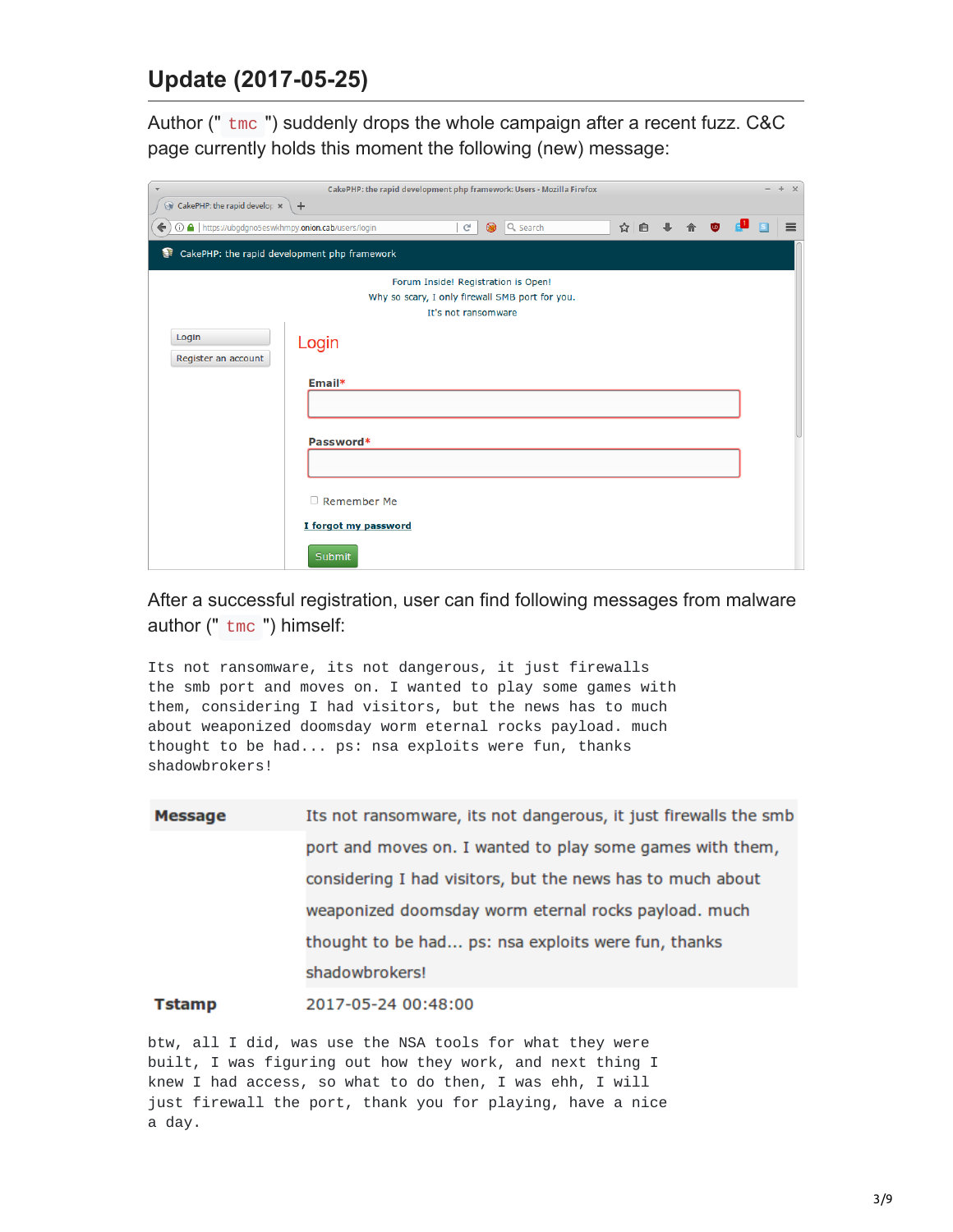| Message       | btw, all I did, was use the NSA tools for what they were built, I |
|---------------|-------------------------------------------------------------------|
|               | was figuring out how they work, and next thing I knew I had       |
|               | access, so what to do then, I was ehh, I will just firewall the   |
|               | port, thank you for playing, have a nice a day.                   |
| <b>Tstamp</b> | 2017-05-24 13:33:00                                               |

Also, malware doesn't update any more to the (shadowbrokers exploit pack) second stage, but to the [dummy](https://raw.githubusercontent.com/stamparm/EternalRocks/master/samples/48b1024f599c3184a49c0d66c5600385265b9868d0936134185326e2db0ab441) executable:

```
// nohost.exe.Program<br>private static void Main(string[] args)
ſ
B.
```
# **Host Based indicators**

| > Computer > Local Disk (C:) > Program Files > Microsoft Updates >                                                        |                                                |                 |                    |                 |  |  |  |  |  |
|---------------------------------------------------------------------------------------------------------------------------|------------------------------------------------|-----------------|--------------------|-----------------|--|--|--|--|--|
| Include in library $\blacktriangledown$<br>Share with $\blacktriangledown$<br>New folder<br>Organize $\blacktriangledown$ |                                                |                 |                    |                 |  |  |  |  |  |
| <b>X</b> Favorites                                                                                                        | ≖<br>Name                                      | Date modified   | Type               | Size            |  |  |  |  |  |
| Desktop                                                                                                                   | bins                                           | 18.5.2017.15:11 | File folder        |                 |  |  |  |  |  |
| Downloads                                                                                                                 | configs                                        | 18.5.2017.15:11 | File folder        |                 |  |  |  |  |  |
| <b>Recent Places</b>                                                                                                      | payloads                                       | 18.5.2017.15:11 | File folder        |                 |  |  |  |  |  |
|                                                                                                                           | SharpZLib                                      | 18.5.2017.15:00 | File folder        |                 |  |  |  |  |  |
| Libraries<br>∍                                                                                                            | TaskScheduler                                  | 18.5.2017.15:00 | File folder        |                 |  |  |  |  |  |
| E<br><b>Documents</b>                                                                                                     | temp                                           | 18.5.2017.15:16 | File folder        |                 |  |  |  |  |  |
| al <sup>1</sup> Music                                                                                                     | Tor                                            | 18.5.2017.15:00 | File folder        |                 |  |  |  |  |  |
| Pictures                                                                                                                  | <b>&amp; ICSharpCode.SharpZipLib.dll</b>       | 3.1.2011.13:16  | Application extens | 196 KB          |  |  |  |  |  |
| <b>Nideos</b>                                                                                                             | installed.ete                                  | 18.5.2017.15:11 | <b>ETE File</b>    | 1 <sub>KB</sub> |  |  |  |  |  |
|                                                                                                                           | installed.fgh                                  | 18.5.2017.15:06 | <b>FGH File</b>    | $1$ KB          |  |  |  |  |  |
| i <sup>1</sup> Computer                                                                                                   | Microsoft.Win32.TaskScheduler.dll<br>$\otimes$ | 7.4.2017.17:06  | Application extens | 341 KB          |  |  |  |  |  |
| Local Disk (C:)                                                                                                           | required.glo                                   | 18.5.2017.15:02 | GLO File           | $1$ KB          |  |  |  |  |  |
| Shared Folders (\\vn                                                                                                      | shadowbrokers                                  | 18.5.2017.15:11 | Compressed (zipp   | 4.258 KB        |  |  |  |  |  |
|                                                                                                                           | SharpZLib                                      | 18.5.2017.15:00 | Compressed (zipp   | 444 KB          |  |  |  |  |  |
| <b>Network</b>                                                                                                            | startup.fixed                                  | 18.5.2017.15:11 | <b>FIXED File</b>  | $1$ KB          |  |  |  |  |  |
|                                                                                                                           | $\blacksquare$ sychost                         | 18.5.2017.15:00 | Application        | 297 KB          |  |  |  |  |  |
|                                                                                                                           | all taskhost                                   | 18.5.2017.15:06 | Application        | 5.152 KB        |  |  |  |  |  |
|                                                                                                                           | <b>TaskScheduler</b>                           | 18.5.2017.15:00 | Compressed (zipp   | 870 KB          |  |  |  |  |  |
|                                                                                                                           |                                                |                 |                    |                 |  |  |  |  |  |

#### **Paths**

- c:\Program Files\Microsoft Updates\SharpZLib.zip # in newer variants
- c:\Program Files\Microsoft Updates\svchost.exe
- c:\Program Files\Microsoft Updates\installed.fgh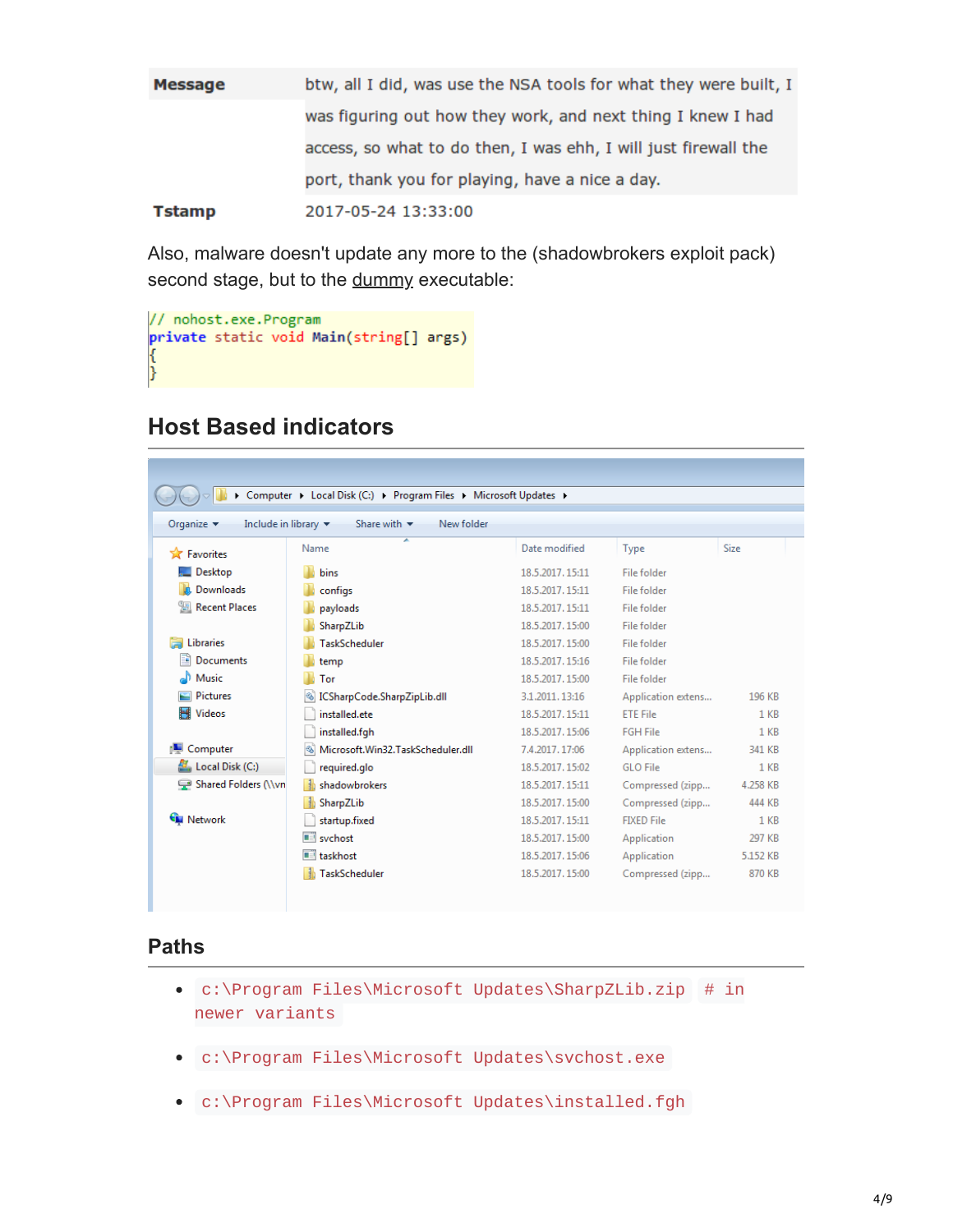- c:\Program Files\Microsoft Updates\ICSharpCode.SharpZipLib.dll # in newer variants
- c:\Program Files\Microsoft Updates\Microsoft.Win32.TaskScheduler.dll
- c:\Program Files\Microsoft Updates\SharpZLib\ # in newer variants
- c:\Program Files\Microsoft Updates\temp\tor.zip
- c:\Program Files\Microsoft Updates\temp\Tor\
- c:\Program Files\Microsoft Updates\required.glo
- c:\Program Files\Microsoft Updates\taskhost.exe
- c:\Program Files\Microsoft Updates\TaskScheduler.zip
- c:\Program Files\Microsoft Updates\TaskScheduler\
- c:\Program Files\Microsoft Updates\torunzip.exe # in older variants

#### **Persistence**

Two scheduled tasks ServiceHost and TaskHost having multiple triggers

| (4) Task Scheduler (Local)         |  | Name                                                                                                                                                                |  | <b>Status</b> | <b>Triggers</b>        |  | <b>Next Run Time</b>                                                         | <b>Last Run Time</b> | <b>Last Run Result</b> | Author | Created                   |
|------------------------------------|--|---------------------------------------------------------------------------------------------------------------------------------------------------------------------|--|---------------|------------------------|--|------------------------------------------------------------------------------|----------------------|------------------------|--------|---------------------------|
| <b>4</b> Task Scheduler Library    |  |                                                                                                                                                                     |  |               |                        |  |                                                                              |                      |                        |        |                           |
| A Microsoft                        |  | <b>B</b> ServiceHost                                                                                                                                                |  | Running       |                        |  | Multiple triggers defined 19.5.2017. 15:02:34 18.5.2017. 15:05:34            |                      | (0x41301)              |        | SYSTEM 18.5.2017.15:02:34 |
| ہ ہ<br>Windows                     |  | <b>B</b> TaskHost                                                                                                                                                   |  | Ready         |                        |  | Multiple triggers defined 19.5.2017.15:06:09 18.5.2017.15:04:34 (0xFFFFFFFF) |                      |                        |        | SYSTEM 18.5.2017.15:06:09 |
| Active Directory Rights Management |  |                                                                                                                                                                     |  |               |                        |  |                                                                              |                      |                        |        |                           |
| AppID                              |  |                                                                                                                                                                     |  |               |                        |  |                                                                              |                      |                        |        |                           |
| Application Experience             |  |                                                                                                                                                                     |  |               |                        |  | General Triggers Actions Conditions Settings History (disabled)              |                      |                        |        |                           |
| Autochk                            |  |                                                                                                                                                                     |  |               |                        |  |                                                                              |                      |                        |        |                           |
| <b>Bluetooth</b>                   |  | When you create a task, you can specify the conditions that will trigger the task. To change these triggers, open the task property pages using the Properties comn |  |               |                        |  |                                                                              |                      |                        |        |                           |
| CertificateServicesClient          |  |                                                                                                                                                                     |  |               |                        |  |                                                                              |                      |                        |        |                           |
| Customer Experience Improvement F  |  | <b>Trigger</b>                                                                                                                                                      |  |               | <b>Details</b>         |  |                                                                              |                      | <b>Status</b>          |        |                           |
| Defrag                             |  |                                                                                                                                                                     |  |               |                        |  |                                                                              |                      | Enabled                |        |                           |
| <b>Diagnosis</b>                   |  | At startup                                                                                                                                                          |  |               | At system startup      |  |                                                                              |                      |                        |        |                           |
| DiskDiagnostic                     |  | At log on                                                                                                                                                           |  |               | At log on of any user  |  |                                                                              |                      | Enabled                |        |                           |
| Location                           |  | <b>Daily</b>                                                                                                                                                        |  |               | At 15:02 every day     |  |                                                                              |                      | Enabled                |        |                           |
| Maintenance                        |  | One time                                                                                                                                                            |  |               | At 15:05 on 18.5.2017. |  |                                                                              |                      | Enabled                |        |                           |
|                                    |  |                                                                                                                                                                     |  |               |                        |  |                                                                              |                      |                        |        |                           |

### **Mutexes**

- {8F6F00C4-B901-45fd-08CF-72FDEFF}
- {8F6F0AC4-B9A1-45fd-A8CF-72FDEFF}
- 20b70e57-1c2e-4de9-99e5-69f369006912

## **Samples**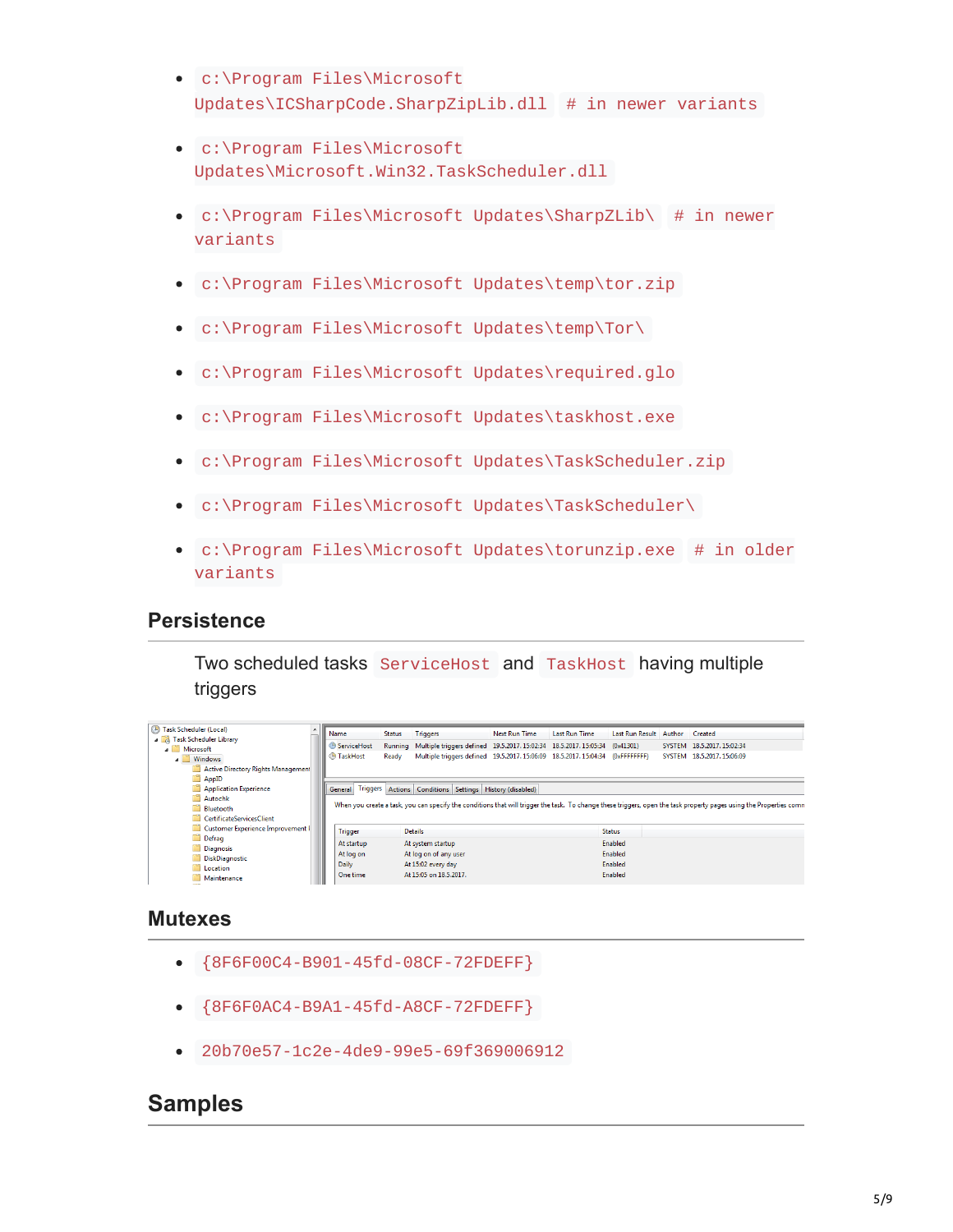# **First stage**

- [e049d8f69ddee0c2d360c27b98fa9e61b7202bb0d3884dd3ca63f8aa2884](https://raw.githubusercontent.com/stamparm/EternalRocks/master/samples/e049d8f69ddee0c2d360c27b98fa9e61b7202bb0d3884dd3ca63f8aa288422dc) 22dc # UpdateInstaller.exe (captured)
- [1ee894c0b91f3b2f836288c22ebeab44798f222f17c255f557af2260b8c6a3](https://raw.githubusercontent.com/stamparm/EternalRocks/master/samples/1ee894c0b91f3b2f836288c22ebeab44798f222f17c255f557af2260b8c6a32d) 2d # UpdateInstaller.exe (variant)
- [64442cceb7d618e70c62d461cfaafdb8e653b8d98ac4765a6b3d8fd1ea3b](https://raw.githubusercontent.com/stamparm/EternalRocks/master/samples/64442cceb7d618e70c62d461cfaafdb8e653b8d98ac4765a6b3d8fd1ea3bce15) ce15 # UpdateInstaller.exe (variant)
- [94189147ba9749fd0f184fe94b345b7385348361480360a59f12adf477f61](https://raw.githubusercontent.com/stamparm/EternalRocks/master/samples/94189147ba9749fd0f184fe94b345b7385348361480360a59f12adf477f61c97) c97 # UpdateInstaller.exe (variant)
- [9bd32162e0a50f8661fd19e3b26ff65868ab5ea636916bd54c244b0148bd](https://raw.githubusercontent.com/stamparm/EternalRocks/master/samples/9bd32162e0a50f8661fd19e3b26ff65868ab5ea636916bd54c244b0148bd9c1b) 9c1b # UpdateInstaller.exe (variant)
- [a7c387b4929f51e38706d8b0f8641e032253b07bc2869a450dfa3df5663d](https://raw.githubusercontent.com/stamparm/EternalRocks/master/samples/a7c387b4929f51e38706d8b0f8641e032253b07bc2869a450dfa3df5663d7392) 7392 # UpdateInstaller.exe (variant)
- [ad8965e531424cb34120bf0c1b4b98d4ab769bed534d9a36583364e9572](https://raw.githubusercontent.com/stamparm/EternalRocks/master/samples/ad8965e531424cb34120bf0c1b4b98d4ab769bed534d9a36583364e9572332fa) 332fa # UpdateInstaller.exe (variant)
- [b2ca4093b2e0271cb7a3230118843fccc094e0160a0968994ed9f10c8702](https://raw.githubusercontent.com/stamparm/EternalRocks/master/samples/b2ca4093b2e0271cb7a3230118843fccc094e0160a0968994ed9f10c8702d867) d867 # UpdateInstaller.exe (variant)
- [c999bf5da5ea3960408d3cba154f965d3436b497ac9d4959b412bfcd956c](https://raw.githubusercontent.com/stamparm/EternalRocks/master/samples/c999bf5da5ea3960408d3cba154f965d3436b497ac9d4959b412bfcd956c8491) 8491 # UpdateInstaller.exe (variant)
- [d43c10a2c983049d4a32487ab1e8fe7727646052228554e0112f6651f483](https://raw.githubusercontent.com/stamparm/EternalRocks/master/samples/d43c10a2c983049d4a32487ab1e8fe7727646052228554e0112f6651f4833d2c) 3d2c # UpdateInstaller.exe (variant)
- [d86af736644e20e62807f03c49f4d0ad7de9cbd0723049f34ec79f8c7308fd](https://raw.githubusercontent.com/stamparm/EternalRocks/master/samples/d86af736644e20e62807f03c49f4d0ad7de9cbd0723049f34ec79f8c7308fdd5) d5 # UpdateInstaller.exe (variant)
- [fc75410aa8f76154f5ae8fe035b9a13c76f6e132077346101a0d673ed9f3a](https://raw.githubusercontent.com/stamparm/EternalRocks/master/samples/fc75410aa8f76154f5ae8fe035b9a13c76f6e132077346101a0d673ed9f3a0dd) 0dd # UpdateInstaller.exe (variant)

# **Second stage**

- [cf8533849ee5e82023ad7adbdbd6543cb6db596c53048b1a0c00b3643a7](https://raw.githubusercontent.com/stamparm/EternalRocks/master/samples/cf8533849ee5e82023ad7adbdbd6543cb6db596c53048b1a0c00b3643a72db30) 2db30 # taskhost.exe (captured)
- [3b4497c7f8c89bf22c984854ac7603573a53b95ed147e80c0f19e549e2b6](https://raw.githubusercontent.com/stamparm/EternalRocks/master/samples/3b4497c7f8c89bf22c984854ac7603573a53b95ed147e80c0f19e549e2b65693) 5693 # taskhost.exe (variant)
- [a77c61e86bc69fdc909560bb7a0fa1dd61ee6c86afceb9ea17462a97e711](https://raw.githubusercontent.com/stamparm/EternalRocks/master/samples/a77c61e86bc69fdc909560bb7a0fa1dd61ee6c86afceb9ea17462a97e7114ab0) 4ab0 # taskhost.exe (variant)
- [70ec0e2b6f9ff88b54618a5f7fbd55b383cf62f8e7c3795c25e2f613bfddf45d](https://raw.githubusercontent.com/stamparm/EternalRocks/master/samples/70ec0e2b6f9ff88b54618a5f7fbd55b383cf62f8e7c3795c25e2f613bfddf45d) # shadowbrokers.zip (exploits)

# **Network indicators**

# **C&C server(s)**

ubgdgno5eswkhmpy.onion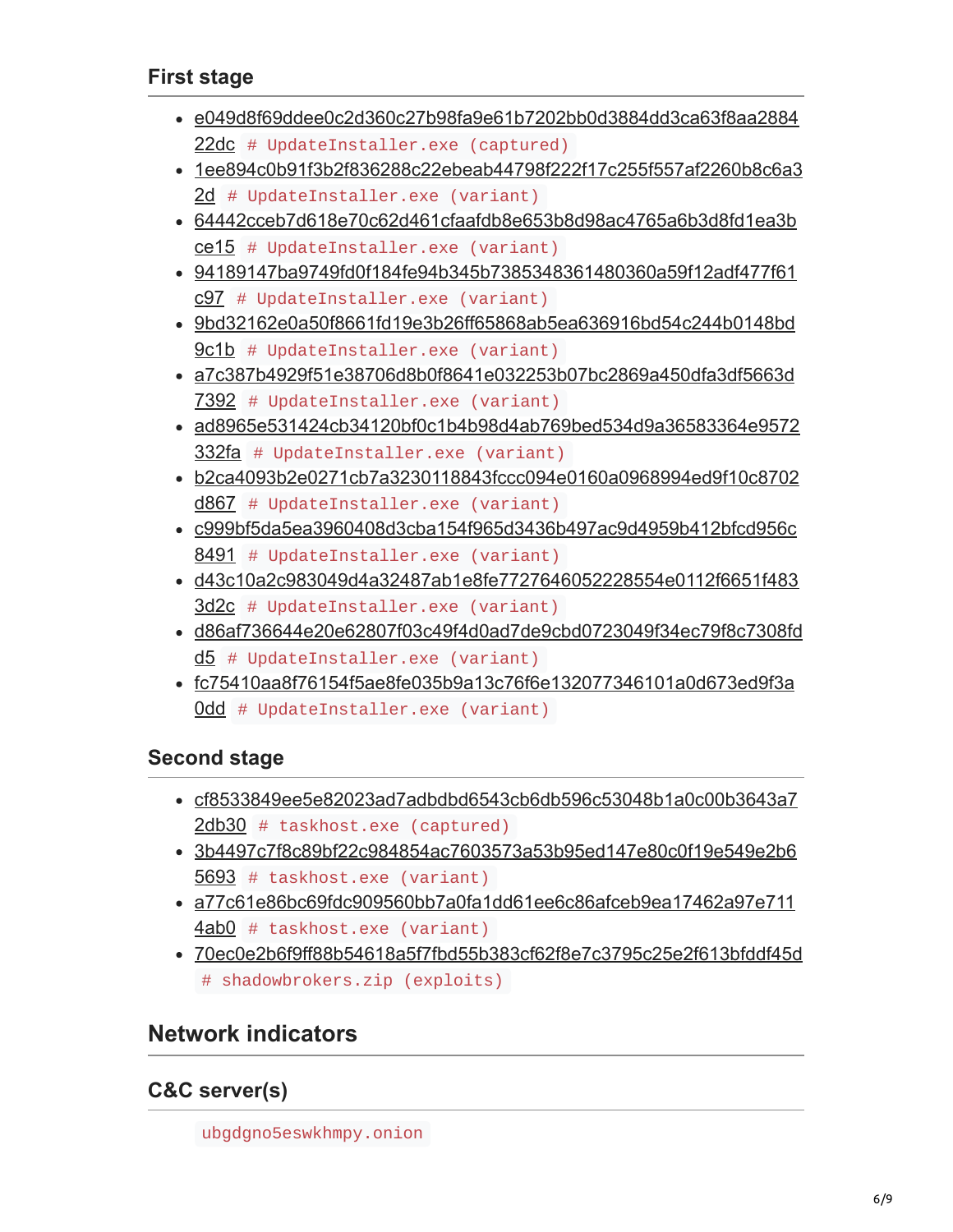..........ubgdgno5eswkhmpy.onion.P..........GET /updates/shadowsinstalled?version=1,55 HTTP/1.0 Host: ubgdgno5eswkhmpy.onion HTTP/1.1 200 OK niir/1.1 200 OK<br>Date: Thu, 18 May 2017 00:42:36 GMT<br>Server: Apache/2.2.31 (Amazon) X-Powered-By: PHP/5.6.30<br>Set-Cookie: CAKEPHP=g97frusfc95obo1ra42f51oql3; expires=Thu, 18-May-2017 04:42:36 GMT; Max-Age=14400; path=/; HttpOnly Content-Length: 1 Connection: close Content-Type: text/html; charset=UTF-8

### **Downloading required .NET components (first stage)**

- http://api.nuget.org/packages/taskscheduler.2.5.23.nupkg
- http://api.nuget.org/packages/sharpziplib.0.86.0.nupkg # in newer variants

# **Appendix**

#### **Decompilation of an older sample**

```
C# source #
```
1ee894c0b91f3b2f836288c22ebeab44798f222f17c255f557af2260b8c6a32d

```
public class Globals
₹
    public static double myVersion = 1.27;
    public static double dVersion = 1.0;
    public static string sInstallDirectory = "C:\\Program Files\\Microsoft Updates";
    public static string sOnion = "http://ubgdgno5eswkhmpy.onion";
Y
```
#### **Network traffic capture (PCAP)**

```
Windows 7 x64 SP1 Honeypot # initial exploitation capture
(2017-05-17)
```
#### **Yara rules**

[EternalRocks.yara](https://raw.githubusercontent.com/stamparm/EternalRocks/master/EternalRocks.yara)

#### **Debug strings**

- C:\Program Files (x86)\Microsoft Visual Studio\VB98\VB6.OLB
- C:\Users\tmc\Documents\DownLoader\Project1.vbp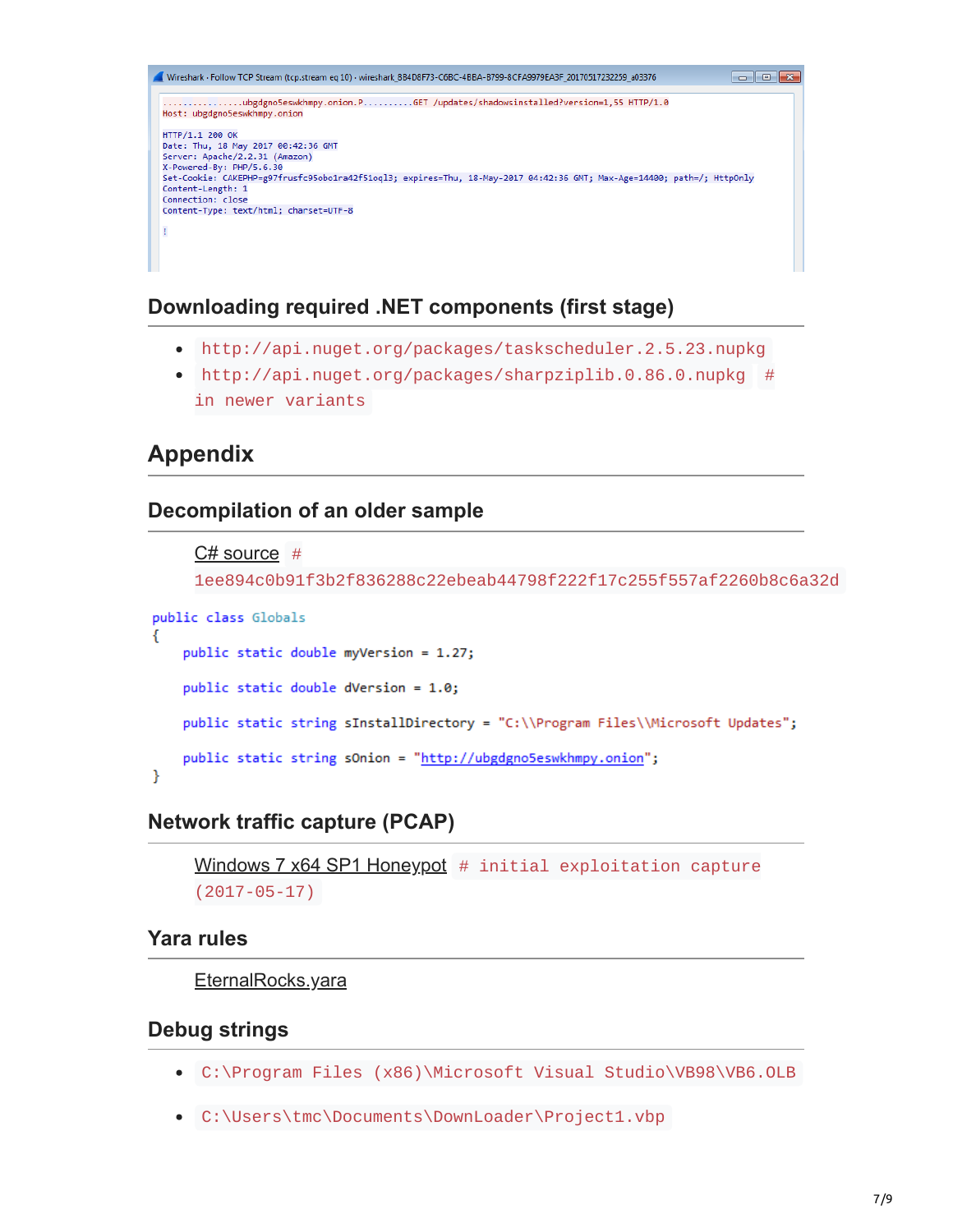- C:\Users\tmc\Documents\TorUnzip\Project1.vbp
- c:\Users\tmc\Documents\Visual Studio 2015\Projects\MicroBotMassiveNet\taskhost\obj\x86\Debug\taskhost.pdb
- C:\Users\tmc\Documents\Visual Studio 2015\Projects\WindowsServices\svchost\bin\svchost.pdb

# **Indicators of Compromise (IOC)**

#### **SHA256**

1ee894c0b91f3b2f836288c22ebeab44798f222f17c255f557af2260b8c6a32d 20240431d6eb6816453651b58b37f53950fcc3f0929813806525c5fd97cdc0e1 2094d105ec70aa98866a83b38a22614cff906b2cf0a08970ed59887383ee7b70 23eeb35780faf868a7b17b8e8da364d71bae0e46c1ababddddddecbdbd2c2c64 3b4497c7f8c89bf22c984854ac7603573a53b95ed147e80c0f19e549e2b65693 44472436a5b46d19cb34fa0e74924e4efc80dfa2ed491773a2852b03853221a2 48b1024f599c3184a49c0d66c5600385265b9868d0936134185326e2db0ab441 589af04a85dc66ec6b94123142a17cf194decd61f5d79e76183db026010e0d31 64442cceb7d618e70c62d461cfaafdb8e653b8d98ac4765a6b3d8fd1ea3bce15 6bc73659a9f251eef5c4e4e4aa7c05ff95b3df58cde829686ceee8bd845f3442 70ec0e2b6f9ff88b54618a5f7fbd55b383cf62f8e7c3795c25e2f613bfddf45d 7b8674c8f0f7c0963f2c04c35ae880e87d4c8ed836fc651e8c976197468bd98a 94189147ba9749fd0f184fe94b345b7385348361480360a59f12adf477f61c97 9bd32162e0a50f8661fd19e3b26ff65868ab5ea636916bd54c244b0148bd9c1b a77c61e86bc69fdc909560bb7a0fa1dd61ee6c86afceb9ea17462a97e7114ab0 a7c387b4929f51e38706d8b0f8641e032253b07bc2869a450dfa3df5663d7392 ad8965e531424cb34120bf0c1b4b98d4ab769bed534d9a36583364e9572332fa aedd0c47daa35f291e670e3feadaed11d9b8fe12c05982f16c909a57bf39ca35 b2ca4093b2e0271cb7a3230118843fccc094e0160a0968994ed9f10c8702d867 c4762489488f797b4b33382c8b1b71c94a42c846f1f28e0e118c83fe032848f0 c999bf5da5ea3960408d3cba154f965d3436b497ac9d4959b412bfcd956c8491 cf8533849ee5e82023ad7adbdbd6543cb6db596c53048b1a0c00b3643a72db30 d43c10a2c983049d4a32487ab1e8fe7727646052228554e0112f6651f4833d2c d86af736644e20e62807f03c49f4d0ad7de9cbd0723049f34ec79f8c7308fdd5 e049d8f69ddee0c2d360c27b98fa9e61b7202bb0d3884dd3ca63f8aa288422dc e77306d2e3d656fa04856f658885803243aef204760889ca2c09fbe9ba36581d f152ed03e4383592ce7dd548c34f73da53fc457ce8f26d165155a331cde643a9 fc75410aa8f76154f5ae8fe035b9a13c76f6e132077346101a0d673ed9f3a0dd

#### **Imphash**

8ef751c540fdc6962ddc6799f35a907c # older (VB6) variants of UpdateInstaller.exe

#### **Mutexes**

{8F6F00C4-B901-45fd-08CF-72FDEFF} {8F6F0AC4-B9A1-45fd-A8CF-72FDEFF} {8F6F0AC4-B9A1-45fd-A8CF-727220DE8F} 20b70e57-1c2e-4de9-99e5-69f369006912